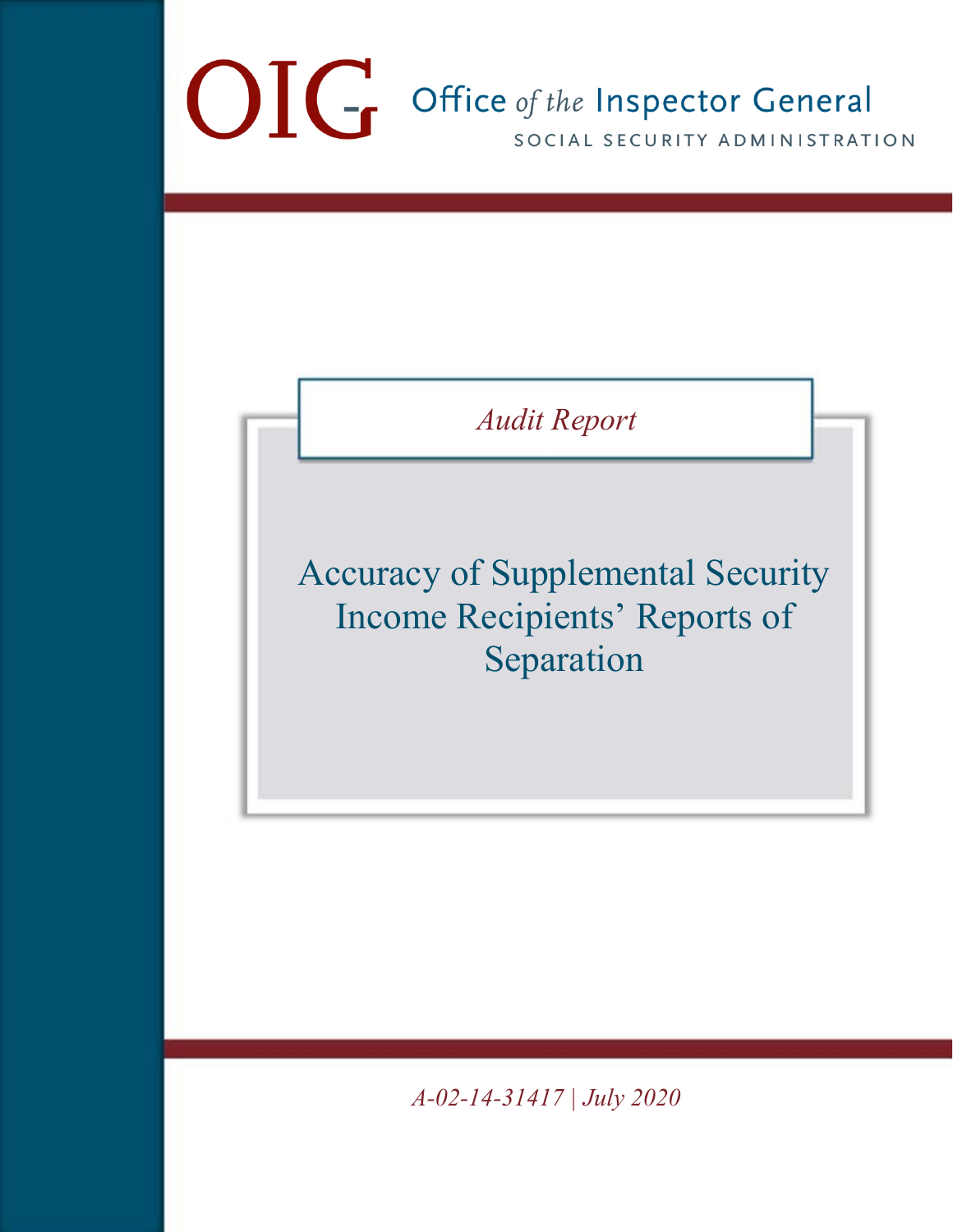

#### MEMORANDUM

Date: July 30, 2020

- To: The Commissioner
- From: Inspector General

Subject: Accuracy of Supplemental Security Income Recipients' Reports of Separation (A-02-14-31417)

The attached final report presents the results of the Office of Audit's review. The objective was to determine whether the Social Security Administration could more effectively determine the accuracy of Supplemental Security Income recipients' reports of separation from individuals whose income could affect their eligibility for payments

Please provide within 60 days a corrective action plan that addresses each recommendation. If you wish to discuss the final report, please call me or have your staff contact Michelle L. Anderson, Assistant Inspector General for Audit, at 410-965-9700.

Hail S. Ennis

Gail S. Ennis

Attachment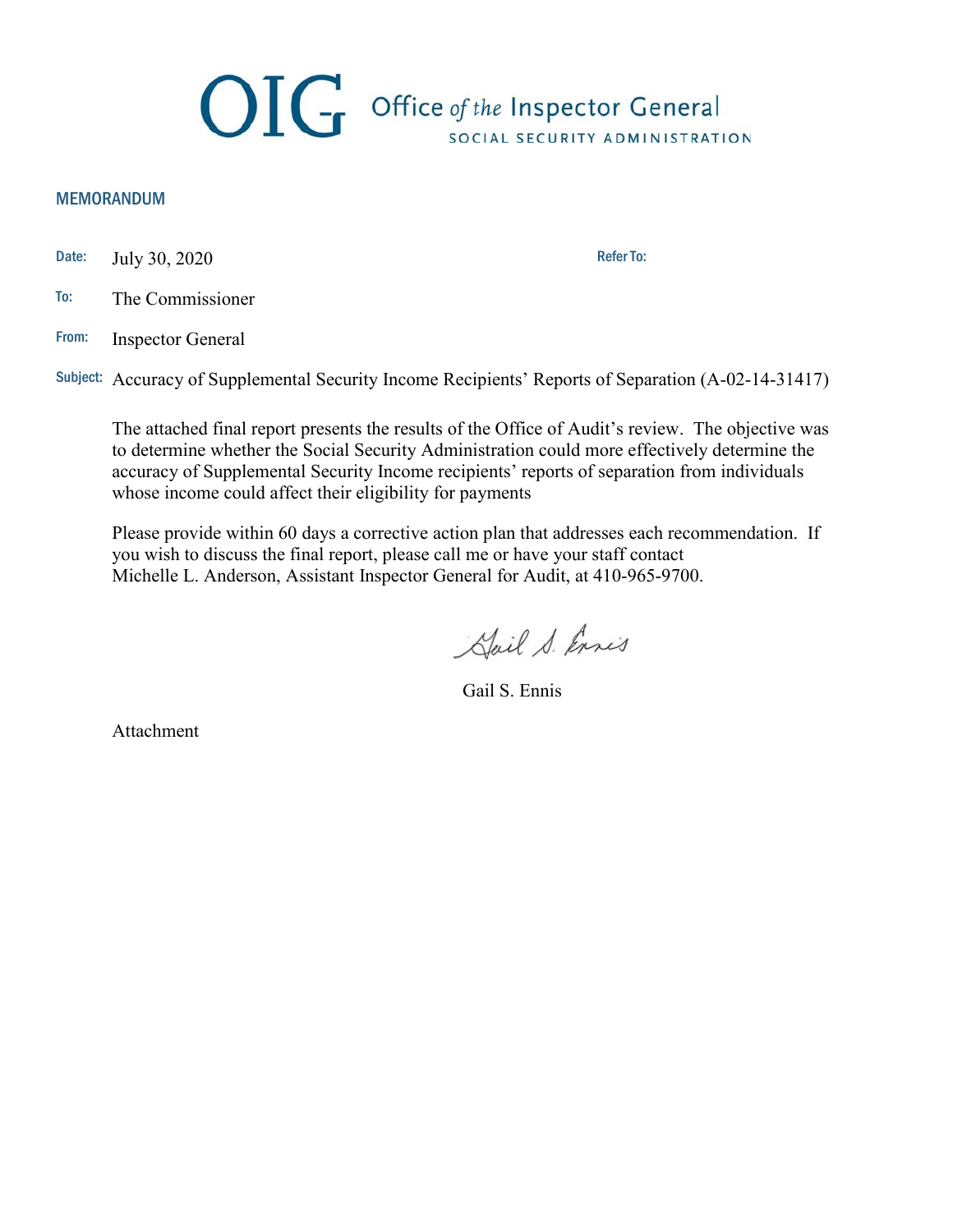# **Accuracy of Supplemental Security Income Recipients' Reports of Separation A-02-14-31417**

### **Objective**

To determine whether the Social Security Administration (SSA) could more effectively determine the accuracy of Supplemental Security Income (SSI) recipients' reports of separation from individuals whose income could affect their eligibility for payments.

### **Background**

SSI recipients may live with individuals, such as a spouse or parent, who themselves are not eligible for SSI payments. SSA refers to these individuals as ineligible deemors, and their income can affect the recipients' SSI eligibility and payment amounts. Past investigations have shown that some recipients have falsely reported separations from deemors when their income could adversely affect the recipients' SSI payments. Given that recipients self-report their living arrangements, it is difficult to differentiate false from legitimate reports of separations.

From 1 segment of the Supplemental Security Record, we identified 691 recipients who reported they had separated from ineligible deemors. However, their addresses still matched the deemors' addresses at least 1 year after the reported separation, and the deemors had at least a \$2,000 increase in wages in at least 1 year before or after the year of the reported separation. We reviewed a random sample of 100 of the 691 recipients.

### **Findings**

SSA may be able to more effectively use information in its records to determine the accuracy of SSI recipients' reports of separation from ineligible deemors. For example, SSA staff has access to deemors' Forms W-2, *Wage and Tax Statement*, which are stored in SSA's Online Retrieval System. These Forms may be able to help establish whether deemors' addresses changed after reported separations. While information in SSA's records will not allow SSA staff to definitively prove the legitimacy of reported separations, it may alert staff to situations where additional questions and development are needed to accurately process recipients' living arrangements. Also, the information should help staff provide the Office of Investigations more informed referrals should it conclude recipients have likely falsely reported separations from ineligible deemors whose income could affect the recipients' SSI eligibility or payment amounts.

For 39 of the 100 recipients we reviewed, the deemors' income would have affected the recipients' SSI payment amounts had the recipients and deemors continued or resumed living together after their reported separations. For 20 of the 39 cases, SSA found information in its systems to support, or our Office of the Investigations concluded, the recipients and deemors continued or resumed living together. SSA paid the 20 recipients approximately \$496,000 in SSI payments after their reported separations. Estimating our results to the population, approximately 2,800 recipients may have falsely reported their separations from the deemors, and SSA paid them approximately \$69 million after their reported separations.

### **Recommendations**

We made five recommendations, including that SSA create an alert to prompt staff to verify living arrangements and question the accuracy of reported separations when evidence in SSA's records suggest recipients and deemors had the same address after separating. We also recommended that SSA change its policy to require that recipients provide evidence to support their separations whenever such evidence can reasonably be expected to be available. SSA agreed with two of our recommendations and disagreed with three. The report includes the full text of the Agency's comments as well as our response.



#### **July 2020 Office of Audit Report Summary**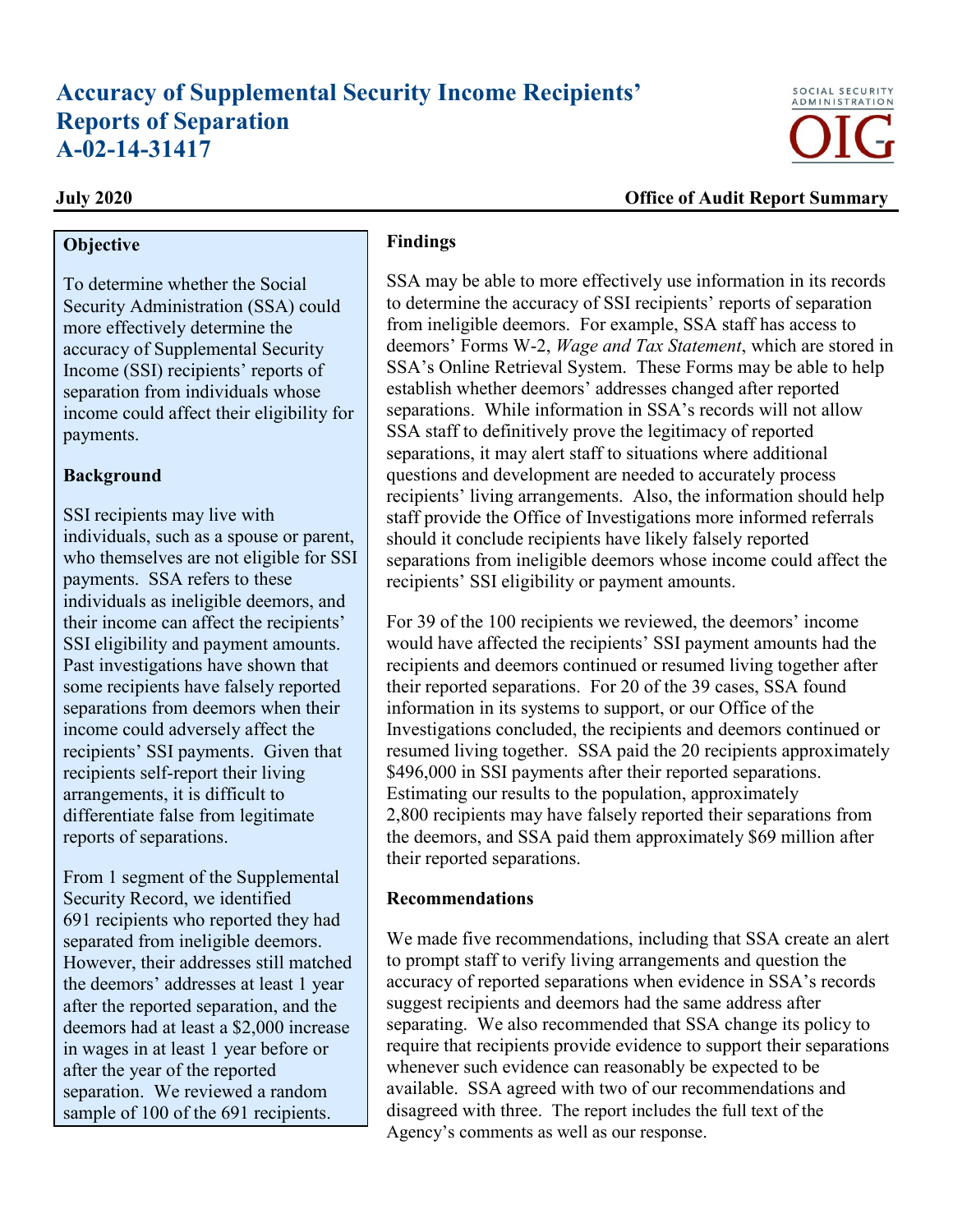# **TABLE OF CONTENTS**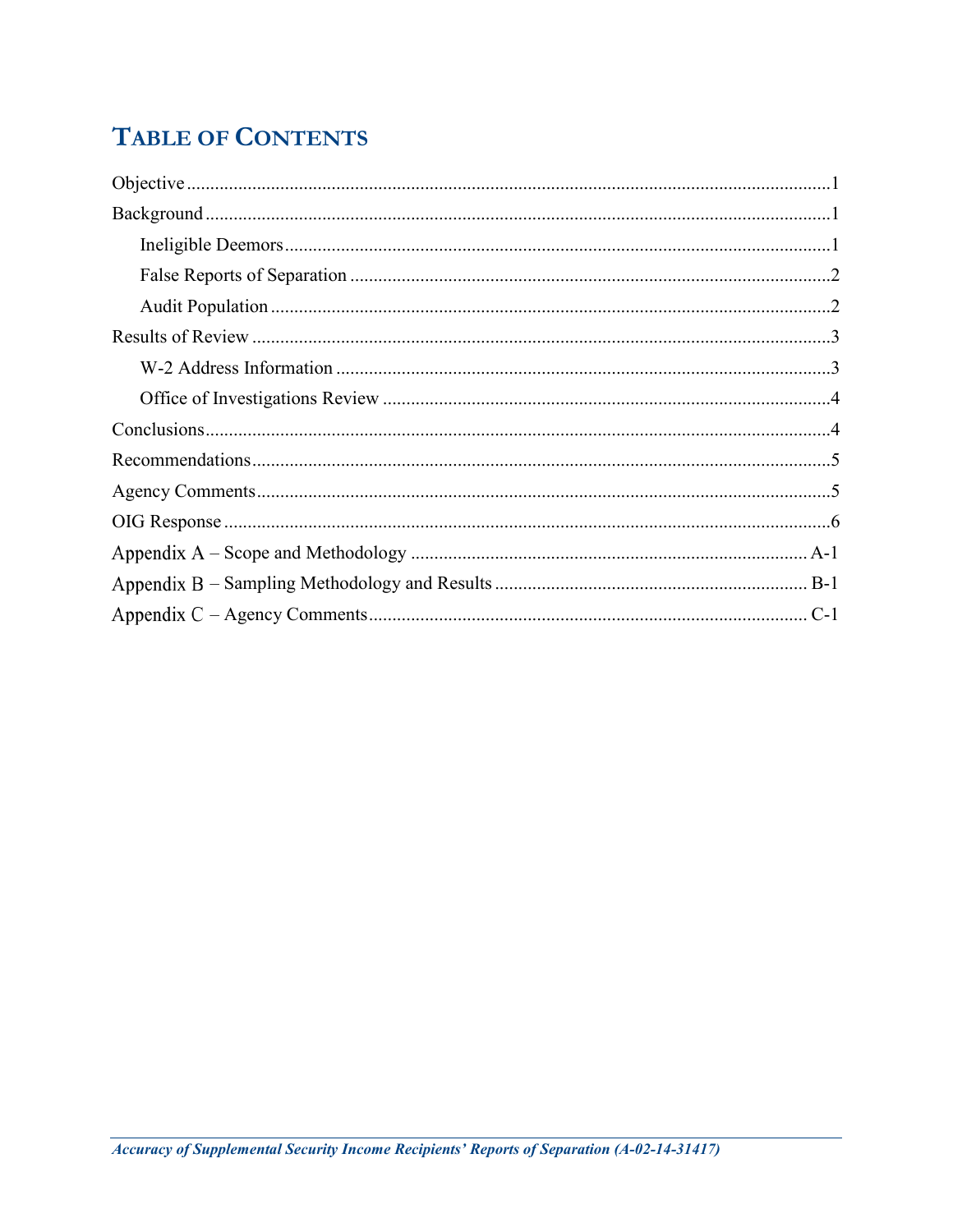# **ABBREVIATIONS**

| ΟI          | Office of Investigations            |
|-------------|-------------------------------------|
| <b>OIG</b>  | Office of the Inspector General     |
| <b>POMS</b> | Program Operations Manual System    |
| <b>SSA</b>  | Social Security Administration      |
| <b>SSI</b>  | <b>Supplemental Security Income</b> |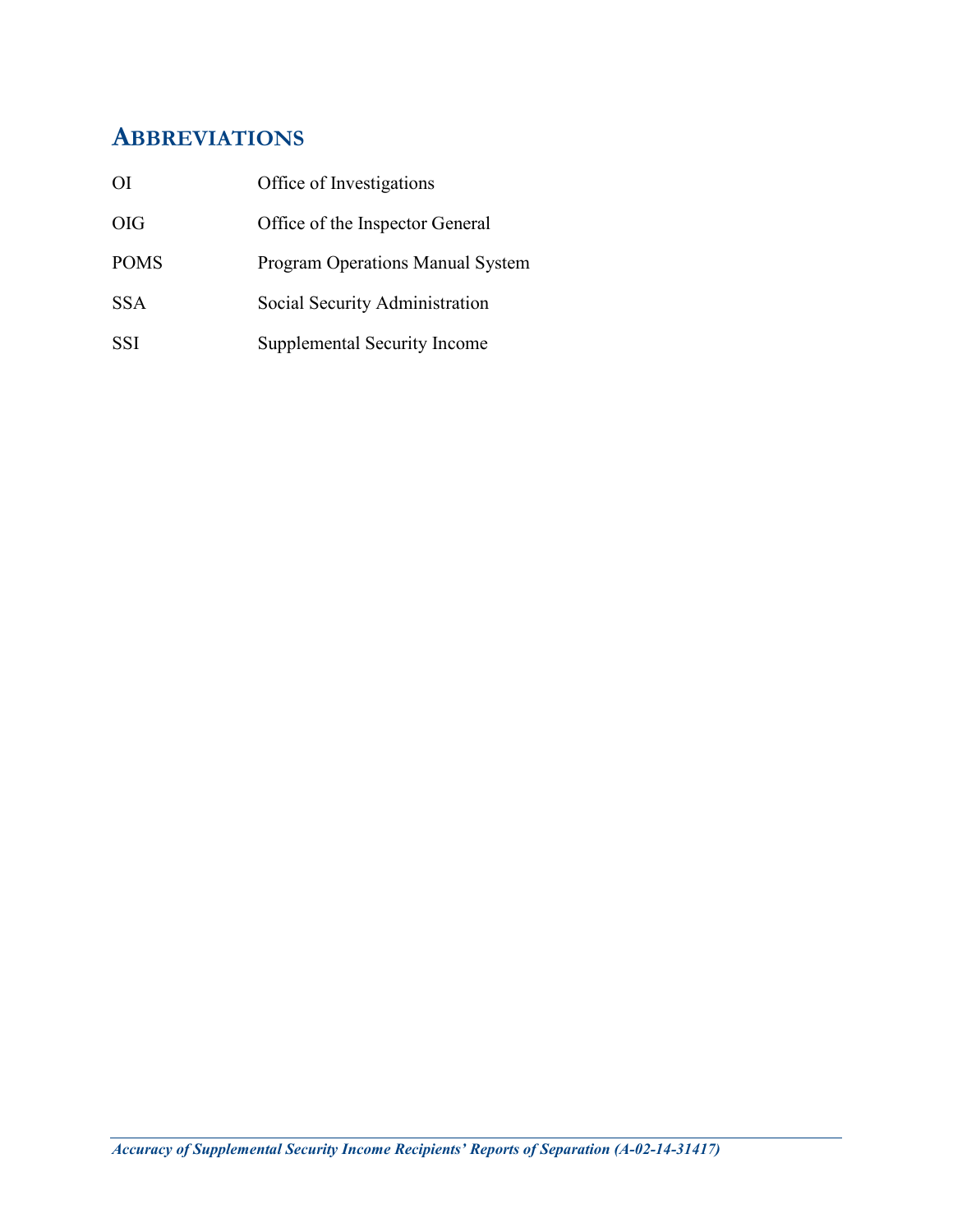# <span id="page-5-0"></span>**OBJECTIVE**

Our objective was to determine whether the Social Security Administration (SSA) could more effectively determine the accuracy of Supplemental Security Income (SSI) recipients' reports of separation from individuals whose income could affect their eligibility for payments.

# <span id="page-5-1"></span>**BACKGROUND**

SSA administers the SSI program under Title XVI of the *Social Security Act*.[1](#page-5-3) The SSI program provides monthly payments to individuals with limited income and resources who are aged, blind, or disabled. In Fiscal Year 2019, the Agency paid about \$52 billion in SSI Federal and State supplementary payments to a monthly average of approximately 8 million recipients.

# <span id="page-5-2"></span>**Ineligible Deemors**

 $\overline{a}$ 

SSI recipients may live with individuals, such as a spouse or parent, who are not eligible for SSI payments. SSA refers to these individuals as ineligible deemors.[2](#page-5-4) Because SSI is a means-tested program, deemors' income can affect recipients' SSI eligibility and/or payment amount. SSI recipients must report changes to SSA that would affect their eligibility or payment amounts, including separations from ineligible deemors.[3](#page-5-5) SSA may use Form SSA-795, *Statement of Claimant or Other Person*, to document recipients' reports of separation, which acknowledges the recipient's understand that knowingly providing false statements about material facts is a crime and can result in a fine or imprisonment.[4](#page-5-6)

SSA accepts recipients' self-reporting of their living arrangements unless there is information to the contrary. Also, while recipients must report changes of address or residences because such changes may affect their SSI eligibility or payment amount, SSA policy neither requires evidence nor lists specific types of documents proving residency when accepting reports of changes of address.<sup>[5](#page-5-7)</sup> While SSA policy does not require evidence, staff may request additional information.[6](#page-5-8) However, an ineligible deemor who has moved out of a recipient's residence is not required to comply with SSA's requests.

<span id="page-5-3"></span><sup>1</sup> *Social Security Act*, 42 U.S.C. § 1381 (govinfo.gov 2018).

<span id="page-5-4"></span><sup>&</sup>lt;sup>2</sup> As of January 2020, approximately 1.2 million out of 8.1 million SSI recipients resided with deemors.

<span id="page-5-5"></span><sup>3</sup> SSA, *POMS*, SI 02301.005, A and B.2 (September 30, 2016).

<span id="page-5-6"></span><sup>4</sup> SSA, *POMS*, GN 04105.005, A and C (April 19, 2017) and SI 02301.005, B.4 and D.3 (September 30, 2016).

<span id="page-5-7"></span><sup>5</sup> SSA, *POMS,* SI 02306.010, A and B.1 (September 26, 2006).

<span id="page-5-8"></span><sup>6</sup> If there is not documentation to prove a change in living arrangement, SSA can document that change with Form SSA-795, *Statement of Claimant or Other Person.* By signing Forms SSA-795, recipients acknowledge they understand that providing false statements about material facts is a crime and can result in a fine or imprisonment.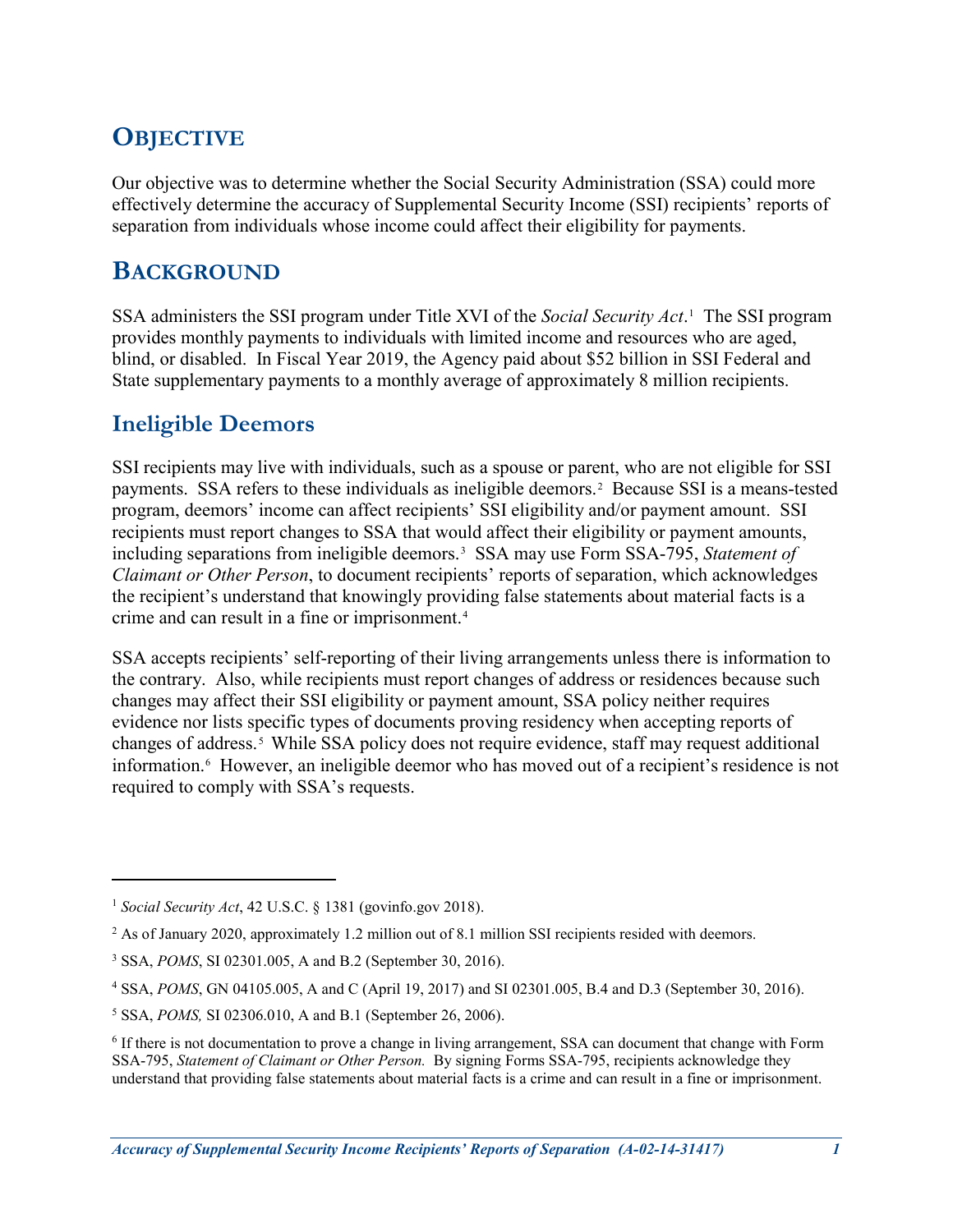SSA completes redeterminations to review SSI recipients' non-medical eligibility factors to determine whether they continue to be eligible for, and/or are receiving, the correct payments. SSA policy requires that eligibility factors be reviewed when it completes redeterminations, including a recipient's living arrangements.[7](#page-6-2) SSA completed 2.67 million non-medical redeterminations in Fiscal Year 2019.

## <span id="page-6-0"></span>**False Reports of Separation**

Past investigations have shown that some SSI recipients falsely reported they had separated from deemors when the deemors' income could adversely affect the recipients' payments. Given that SSA accepts recipients self-reporting their living arrangements, it can be difficult to differentiate false from legitimate reports.

When SSA staff suspects a recipient has falsely reported a separation, SSA policy instructs them to evaluate evidence using their "best judgment" to determine whether the recipient knowingly made a false statement or omitted material facts and refer the allegation to the Office of the Inspector General (OIG) for possible investigation.<sup>[8](#page-6-3)</sup> If the investigation finds evidence a recipient provided false statements about material facts related to his/her living arrangements, it can refer cases to the Department of Justice for prosecution. Examples of successful prosecutions follow.

- In April 2019, an SSI recipient pleaded guilty to one count of theft of Government funds and one count of Social Security fraud for providing false statements concerning her living arrangement with her spouse, who had substantial income. The recipient was sentenced to 1 year and 1 day incarceration and 2 years' supervised released as well as ordered to pay SSA \$167,529 in restitution.
- An individual applied for SSI payments, but, because of her husband's income, SSA denied her claim. She reapplied 2 months later, claiming she had separated from her husband. An investigation revealed they had not separated. She pleaded guilty to theft of Government funds and, in March 2019, was sentenced to 3 years' probation. She was also ordered to pay SSA \$48,414 in restitution.

### <span id="page-6-1"></span>**Audit Population**

 $\overline{a}$ 

From 1 segment of the Supplemental Security Record, we identified 10,162 individuals who were receiving SSI payments and reported a separation from a deemor effective January 2009 through December 2015. From this population, we identified 3,812 recipients who reported separations from deemors who had at least a \$2,000 increase in wages in 1 or more years before

<span id="page-6-2"></span><sup>7</sup> SSA, *POMS*, SI 02305.001, A and C.1 (August 29, 2014).

<span id="page-6-3"></span><sup>8</sup> SSA, *POMS*, GN02604.410, A.1. and A.3 (April 25, 2017).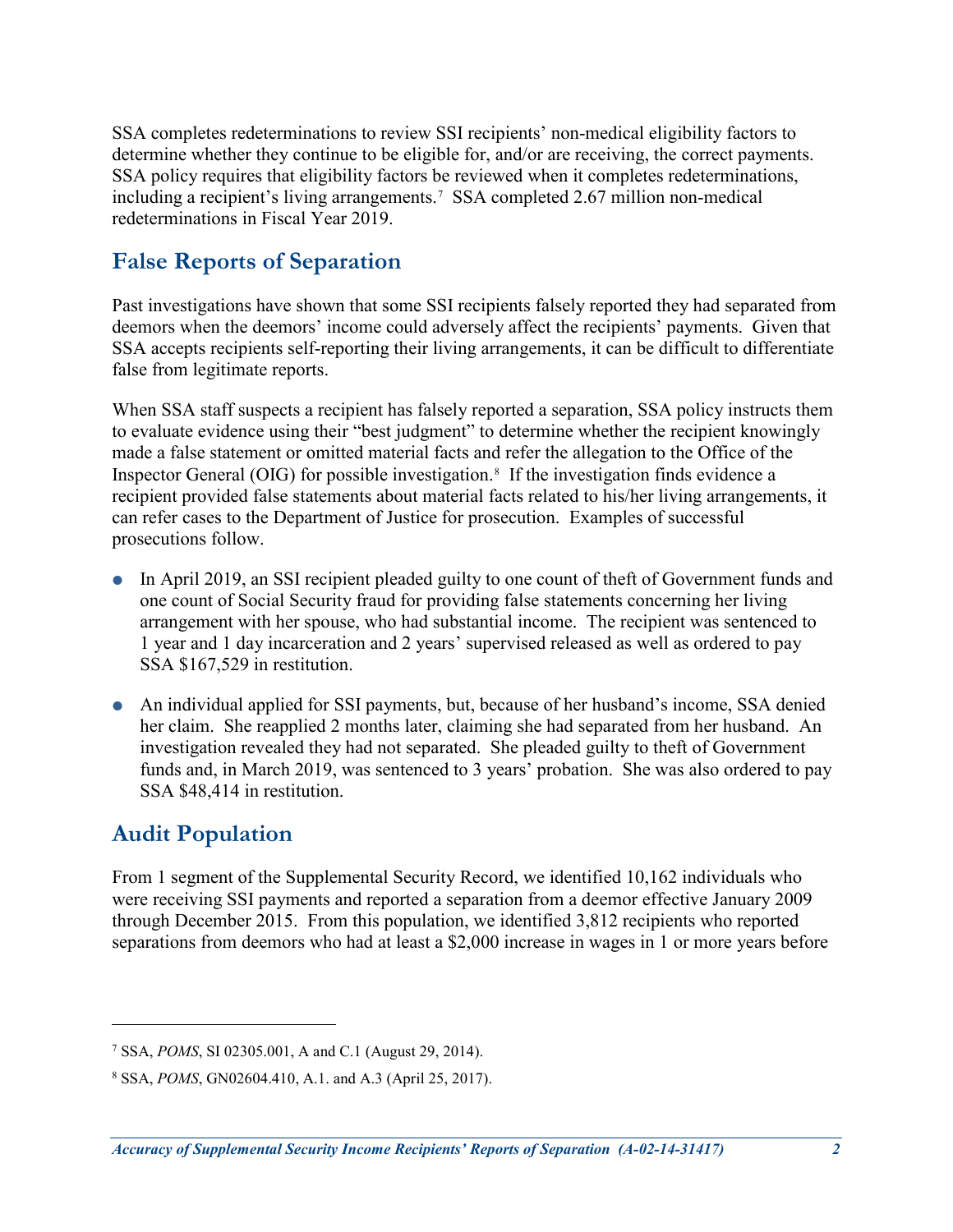or after the year of the alleged separation.<sup>[9](#page-7-2)</sup> Using the deemors' addresses on their Form W-2, *Wage and Tax Statement*, we identified 691 recipients whose addresses in SSA's systems matched the deemors' addresses for 1 year or longer after the reported separation. We reviewed a random sample of 100 of these 691 cases.

## <span id="page-7-0"></span>**RESULTS OF REVIEW**

SSA staff has access to records—including deemors' Forms  $W-2^{10}$ —that can provide information about recipient and deemors' addresses. Using these records, we were able to more effectively determine the accuracy of SSI recipients' reports of separation from individuals whose incomes affected their eligibility for benefits.

### <span id="page-7-1"></span>**W-2 Address Information**

 $\overline{a}$ 

We reviewed a random sample of 100 recipients whose address matched a deemor's W-2 address for 1 year or longer after they reportedly separated and after the deemor had at least a \$2,000 increase in wages in 1 or more years before or after the alleged separations. We determined the deemors' wages would have caused overpayments in 39 cases had the recipients and deemors continued living together. [11](#page-7-4) At our request, SSA reviewed the 39 recipients' records and did not question the legitimacy of 23 reported separations noting, for example, that there was a reasonable explanation the separating deemor's address matched the recipient's. However, for the remaining 16 cases, SSA questioned or provided information that initially led us to question whether the recipients and deemors continued or resumed living together after the separation report based on information in its records. SSA later provided information that led us to conclude 2 of the 16 separations were not questionable. Examples of information in SSA's records that led us to question the reported separations follow.

- A recipient stated at a consultative medical examination after the reported separation that she lived with her husband.
- After their reported separation, a recipient and spouse disclosed to SSA in a telephone call that they were both living with the spouse's mother. Additionally, when the deemor filed for Medicare after the reported separation, he used the recipient's address as his own.

<span id="page-7-2"></span><sup>9</sup> We excluded child recipients who received child support, recipients whose separated deemors were deceased, and recipients our Office of Investigations previously investigated.

<span id="page-7-3"></span><sup>&</sup>lt;sup>10</sup> SSA employees who work with the public have access to W-2 records through SSA's Online Retrieval System.

<span id="page-7-4"></span><sup>&</sup>lt;sup>11</sup> For the remaining 61 records, the wages would not have affected the recipient's SSI payments because the deemor's earnings were under the threshold to affect the recipient's payment; SSA's records support a separation, such as a divorce; or the recipient's record had been updated where deeming was no longer applicable, such as the recipient reached age 18 and the parent's income was no longer deemed to the recipient; or the recipient's payments terminated.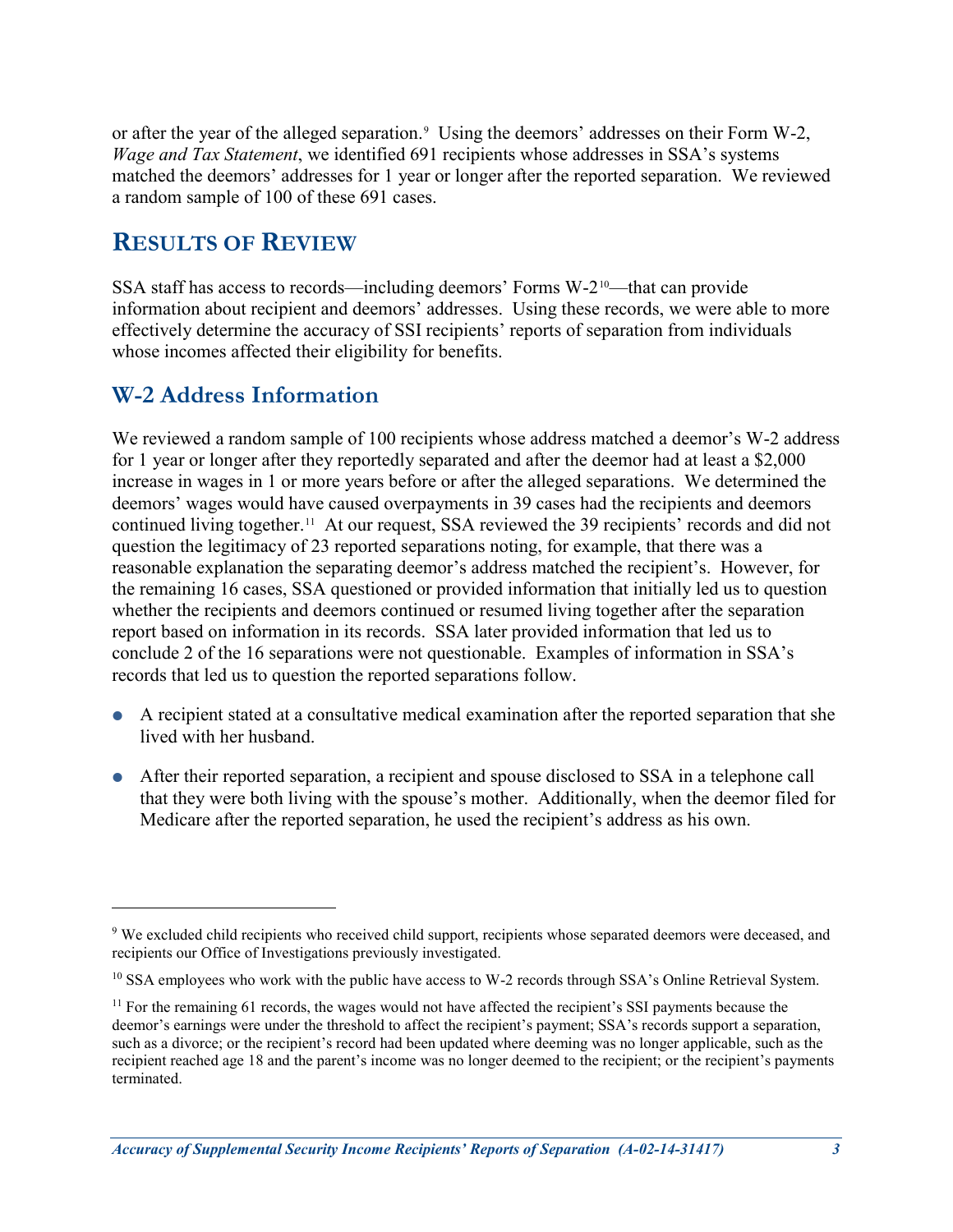Both the recipient and deemor's addresses changed to a matching address after their reported date of separation.

SSA paid the 14 recipients approximately \$420,000[12](#page-8-2) that they would not have been eligible to receive had they lived with the deemors after their reported separations.

# <span id="page-8-0"></span>**Office of Investigations Review**

We referred to our Office of Investigations (OI) the 23 cases where SSA did not initially find contrary evidence to question the reported separations. We asked OI to determine whether the recipients and deemors lived together after the dates they reportedly separated. As of July 2020, the status of the 23 cases was as follows.

- In nine cases, OI concluded the recipients and deemors had separated as reported.
- In six cases, OI determined the recipients and deemors had not separated or did not remain separated as reported. The recipients received approximately \$76,000 in SSI payments for which they were not eligible.
- In eight cases, OI's review is ongoing. To date, OI has seven ongoing investigations and is collecting evidence for the remaining case to determine whether an official investigation is warranted.

In total, SSA found information in its systems to suggest, or OI concluded, that 20 of the 39 recipients and deemors continued or resumed living together after their reported separations. SSA paid these recipients approximately \$496,000 that they would not have been eligible to receive had they continued living with the deemors. Estimating our results to the population, approximately 2,800 recipients may have falsely reported separations and, as a result, SSA may have paid them approximately \$69 million that they would not have been eligible to receive.

# <span id="page-8-1"></span>**CONCLUSIONS**

 $\overline{a}$ 

While we understand the challenges SSA faces in identifying and proving false reports of separations, the Agency has the opportunity to better use available resources to question recipients about suspicious allegations and/or better develop cases before referring them for investigation.

<span id="page-8-2"></span><sup>&</sup>lt;sup>12</sup> We referred 1 of the 14 cases to OI. OI investigated and determined the recipient and deemor never separated. OI referred the case to SSA, and SSA posted a \$36,230 overpayment.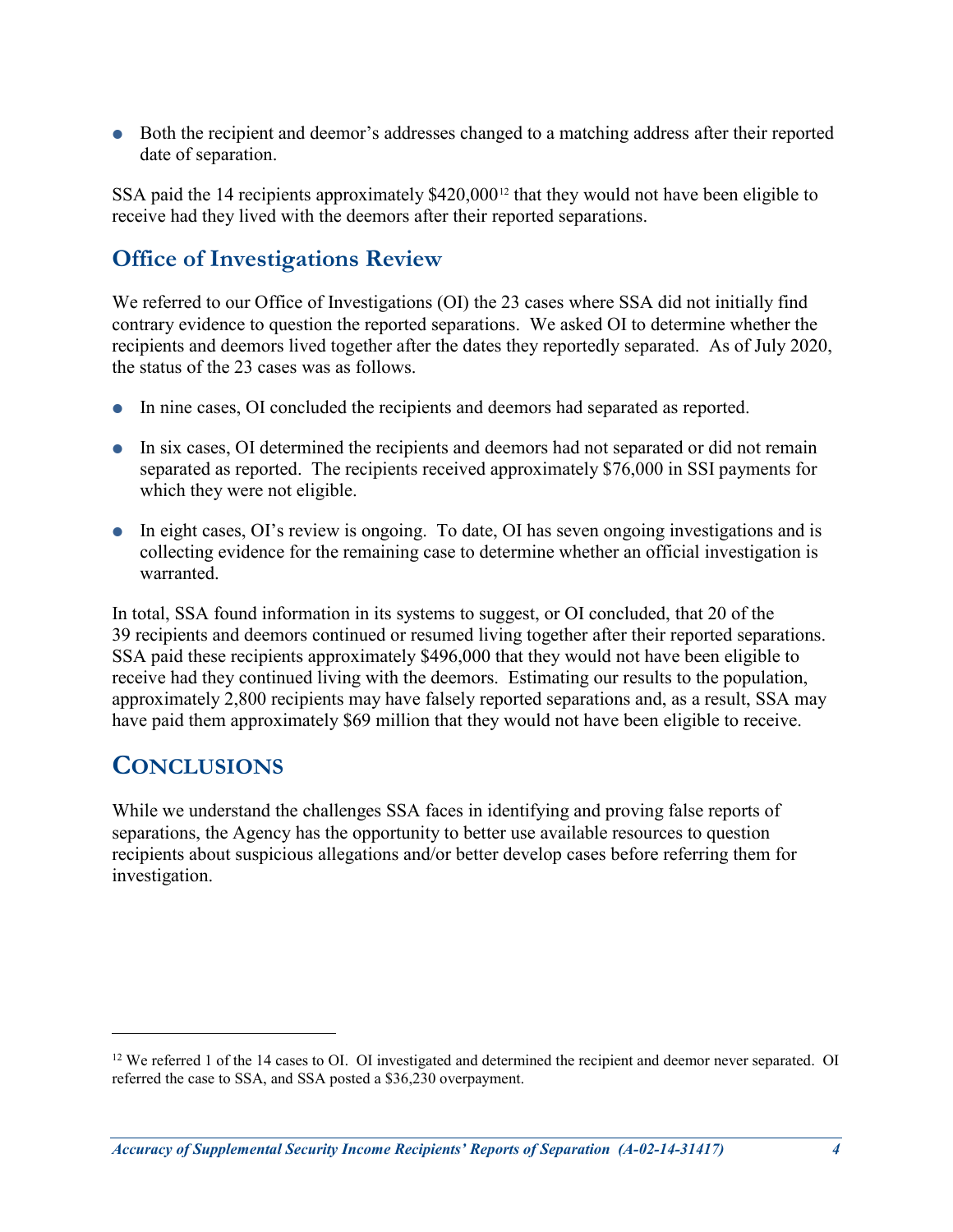# <span id="page-9-0"></span>**RECOMMENDATIONS**

We recommend that SSA:

- 1. Complete redeterminations for the  $20$  cases<sup>[13](#page-9-2)</sup> we or the Agency identified as questionable.
- 2. Review the remaining cases in our population<sup>[14](#page-9-3)</sup> and determine whether the Agency should complete redeterminations for them.
- 3. Revise its redetermination policy to instruct staff to review ineligible deemors' earnings and historical W-2 information, as well as any other address-related information in SSA's records or available to SSA staff, to determine whether reported separations from SSI recipients are questionable.
- 4. Create an alert to prompt staff to verify living arrangements and question the accuracy of reported separations when separated deemors' earnings are above the deeming threshold and their Form W-2 addresses continue to match the recipients' addresses from whom they reportedly separated.
- 5. Revise its policy to require that recipients provide evidence to support their reported separations from ineligible deemors when such evidence can be reasonably expected to be available. For example, when the recipient has moved from the household, require that he/she provide evidence of his/her new address.

# <span id="page-9-1"></span>**AGENCY COMMENTS**

 $\overline{a}$ 

SSA agreed with Recommendations 1 and 2 but disagreed with Recommendations 3, 4, and 5. In disagreeing, SSA stated it believed W-2 information was generally an unreliable source of residential address information, and it has an alert in place that requires that staff verify household composition and review the accuracy of reported changes in living arrangements. Further, in disagreeing with requiring evidence to support reported separations, SSA stated recipients and other individuals who provide the Agency information must submit documentation to support their statements and affirm, under penalty of perjury, that their statements are true and correct. The full text of SSA's comments is included in [Appendix C.](#page-16-0)

<span id="page-9-2"></span><sup>&</sup>lt;sup>13</sup> OIG concluded its investigation on three of these cases and referred them to SSA for redeterminations.

<span id="page-9-3"></span> $14$  Our population comprised 691 recipients. We reviewed 100 randomly selected recipients from the population. Of the remaining 591 recipients not reviewed, 446 remain in current pay status as of January 2020.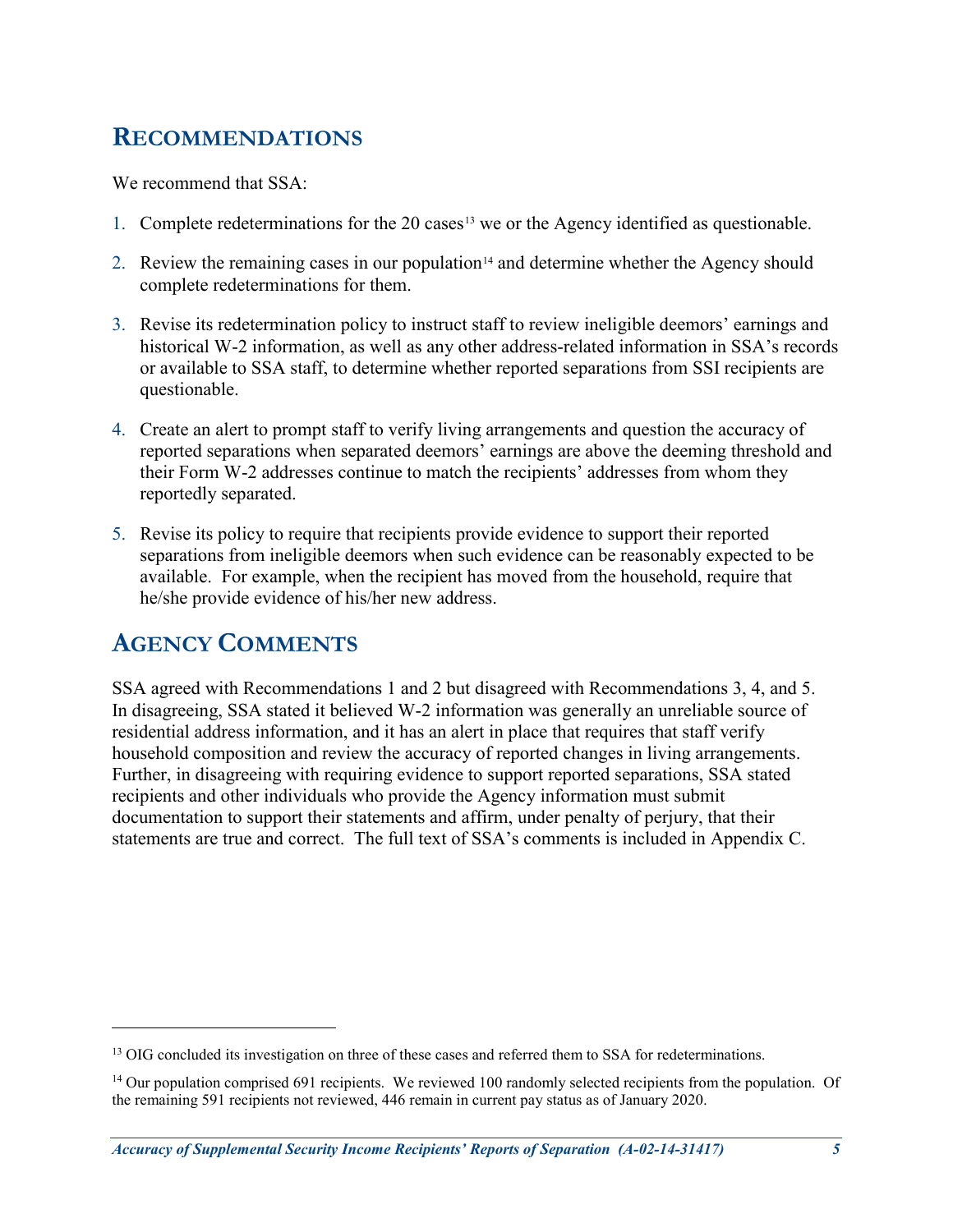# <span id="page-10-0"></span>**OIG RESPONSE**

We successfully used W-2 and earnings information within SSA records to identify recipients who inaccurately reported separations from deemors whose income affected the recipients' SSI eligibility. Accordingly, we concluded SSA could use this information to better evaluate the accuracy of recipients' reports of separation from deemors. While SSA's alert to verify living arrangements is a helpful reminder for staff when it processes a reported separation, the alert does not use available address and earning information to better identify inaccurate reports of separation that would affect recipients' SSI eligibility. Also, when we asked the Agency for policy or training references that further explained the alert it referenced in its comments, the Agency reported it did not have any policy or training references that detailed the actions staff should take to address the alert.

Finally, OI investigations have provided many examples of recipients inaccurately reporting separations from deemors, demonstrating recipients' ability to provide false information to SSA that allows them to receive SSI payments for which they were not eligible. Requiring evidence to support reported changes whenever such evidence can reasonably be expected to exist would help prevent false reports of separation and strengthen the integrity of the SSI program.

Michell & andolson

Michelle L. Anderson Assistant Inspector General for Audit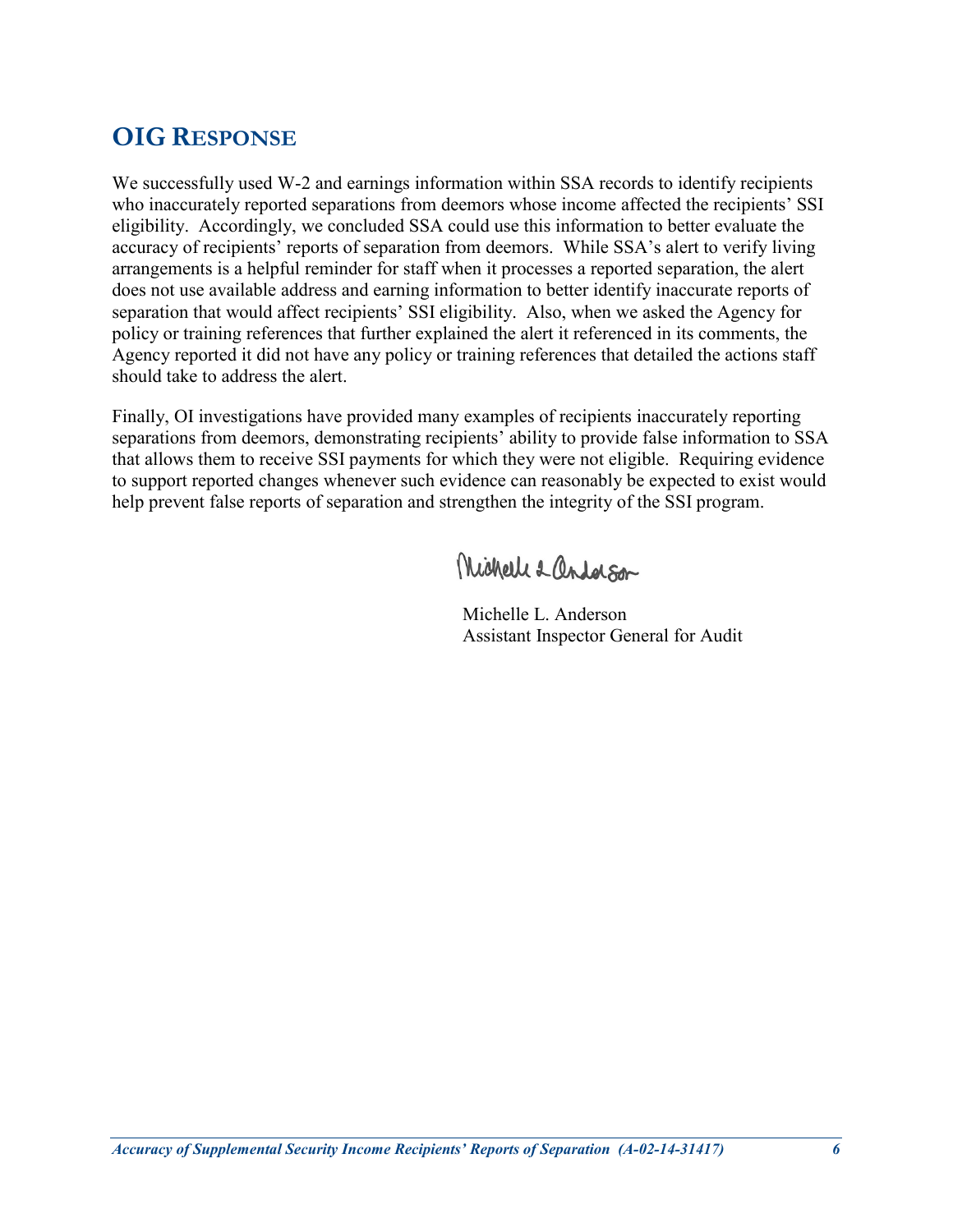

*Accuracy of Supplemental Security Income Recipients' Reports of Separation (A-02-14-31417)*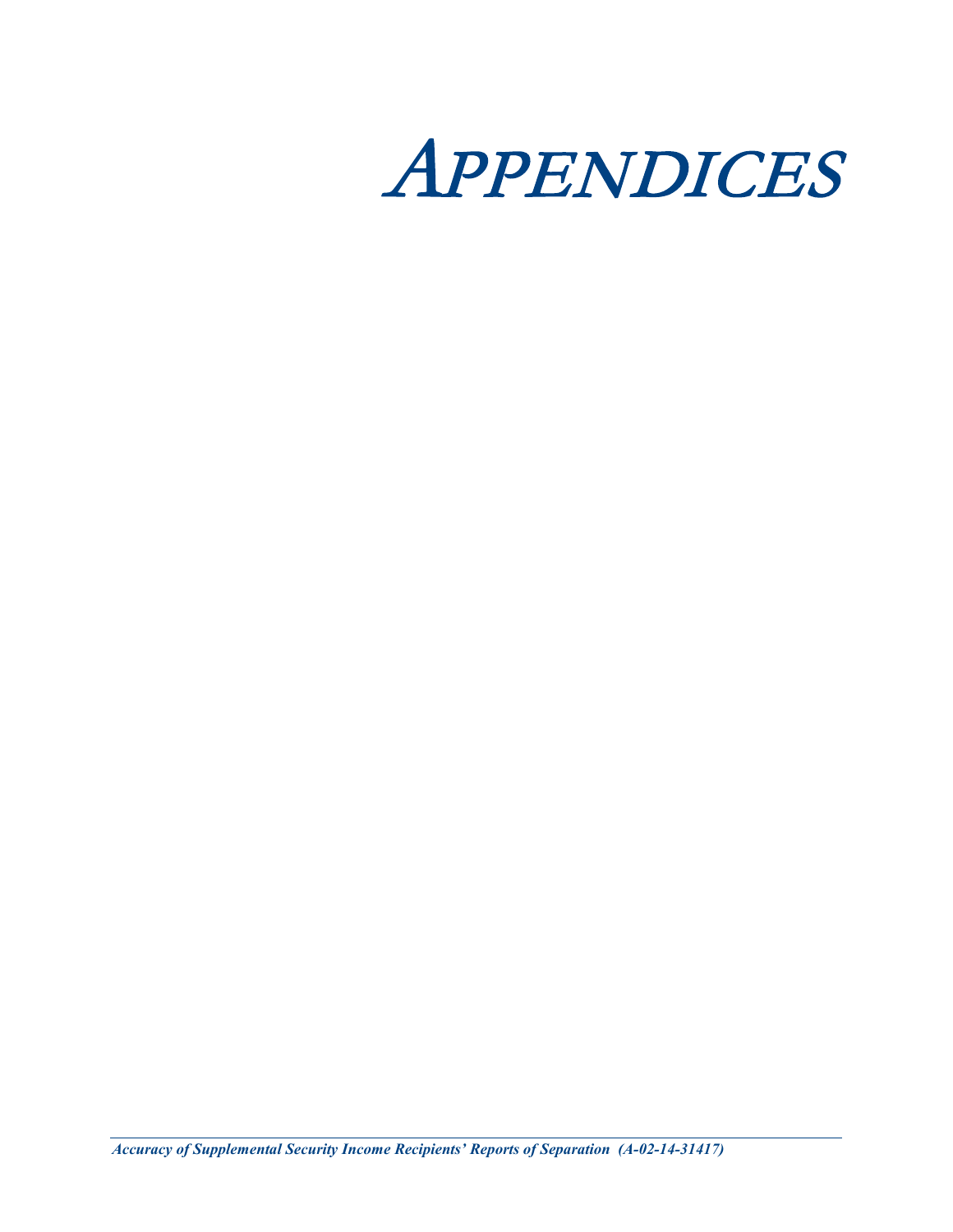# <span id="page-12-0"></span>**– SCOPE AND METHODOLOGY**

To accomplish our objective, we:

- Reviewed the *Social Security Act* and Social Security Administration's (SSA) Program Operations Manual System.
- $\bullet$  Identified 10,162 Supplemental Security Income (SSI) recipients from segment 14 of the Supplemental Security Record who were in current pay and reported a separation from a deemor effective January 2009 through December 2015.
- From this population, identified recipients whose separated deemor had a \$2,000 or more increase in wages in at least 1 of the years from the year before to the year after the separation allegation.
- Before sampling, identified 3,812 recipients by excluding child recipients who received child support, recipients whose separated deemor was deceased, and recipients already referred to the Office of Investigations (OI) in our prior survey work.
- Requested the deemor's Form W-2, *Wage and Tax Statement*, earnings statement for 2009 through 2016.
- Matched the deemors' 2016 W-2 address to the SSI recipient's address on the Supplemental Security Record. We found 691 matches.
- Randomly sampled 100 of the 691 cases with matching addresses.
- Examined the W-2 address of the deemor and the recipients' historical current addresses in the SSI Claims system starting with the year of separation.
- Determined the funds at risk per month through December 2018 by using the Supplemental Security Record's current monthly payment in the Computation History field.
- Referred to SSA 39 cases we identified where the deemors' income would have affected the recipients' SSI payment amounts if the recipients and deemors continued living together.
- SSA identified evidence in its records that suggested 16 of the 39 recipients lived with their deemors after their reported date of separation. SSA later provided additional information that led us to conclude that 2 of the 16 separations were not questionable. We referred the remaining 23 cases to our OI for its review.

We conducted this audit in New York, New York, between October 2018 and February 2020. The entity reviewed was the Office of the Deputy Commissioner for Operations. We determined the computer-processed data were sufficiently reliable for our intended use. We conducted tests to determine the completeness and accuracy of the data. These tests allowed us to assess the reliability of the data and achieve our audit objective.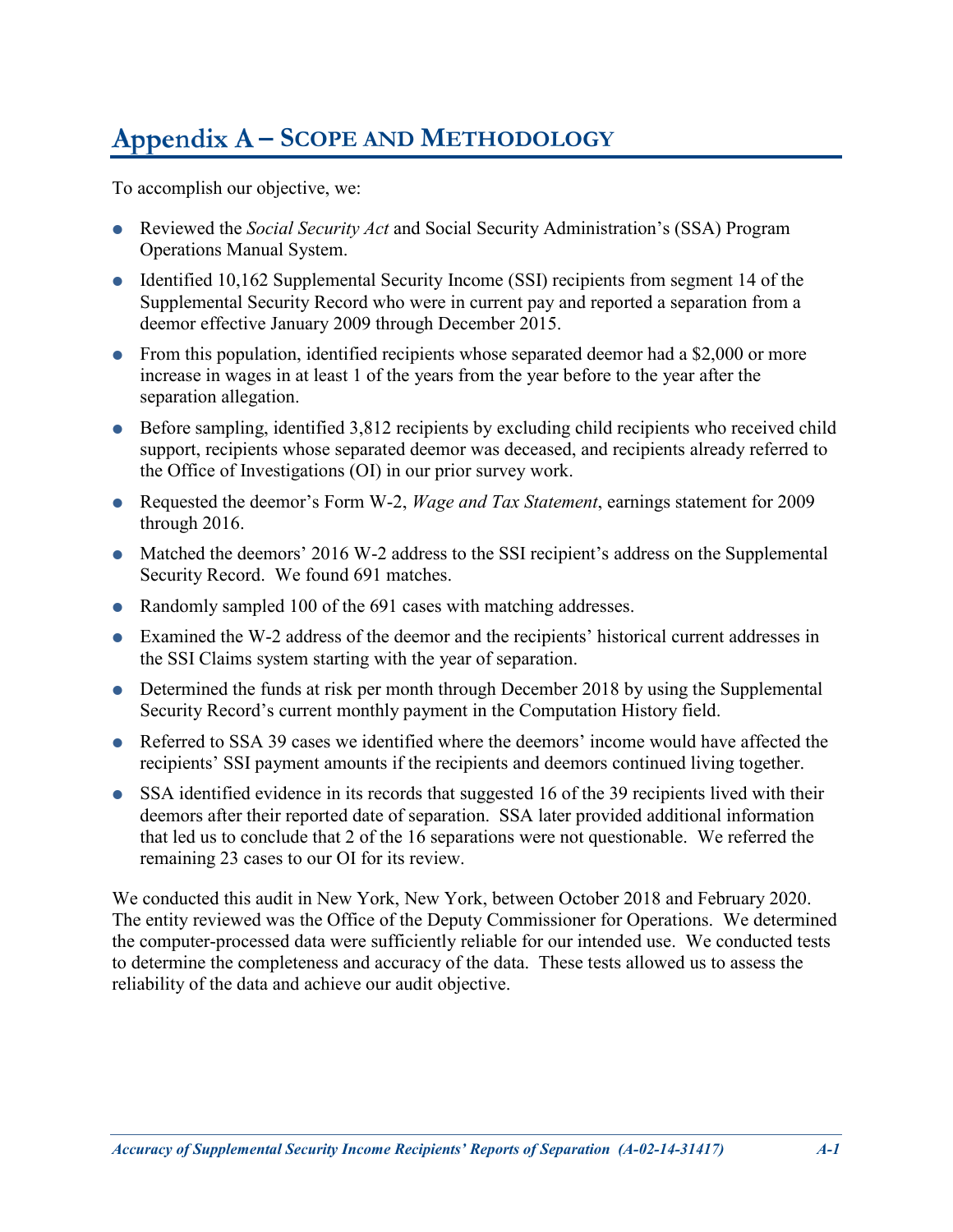We conducted this performance audit in accordance with generally accepted government auditing standards. Those standards require that we plan and perform the audit to obtain sufficient, appropriate evidence to provide a reasonable basis for our findings and conclusions based on our audit objectives. We believe the evidence obtained provides a reasonable basis for our findings and conclusions based on our audit objective.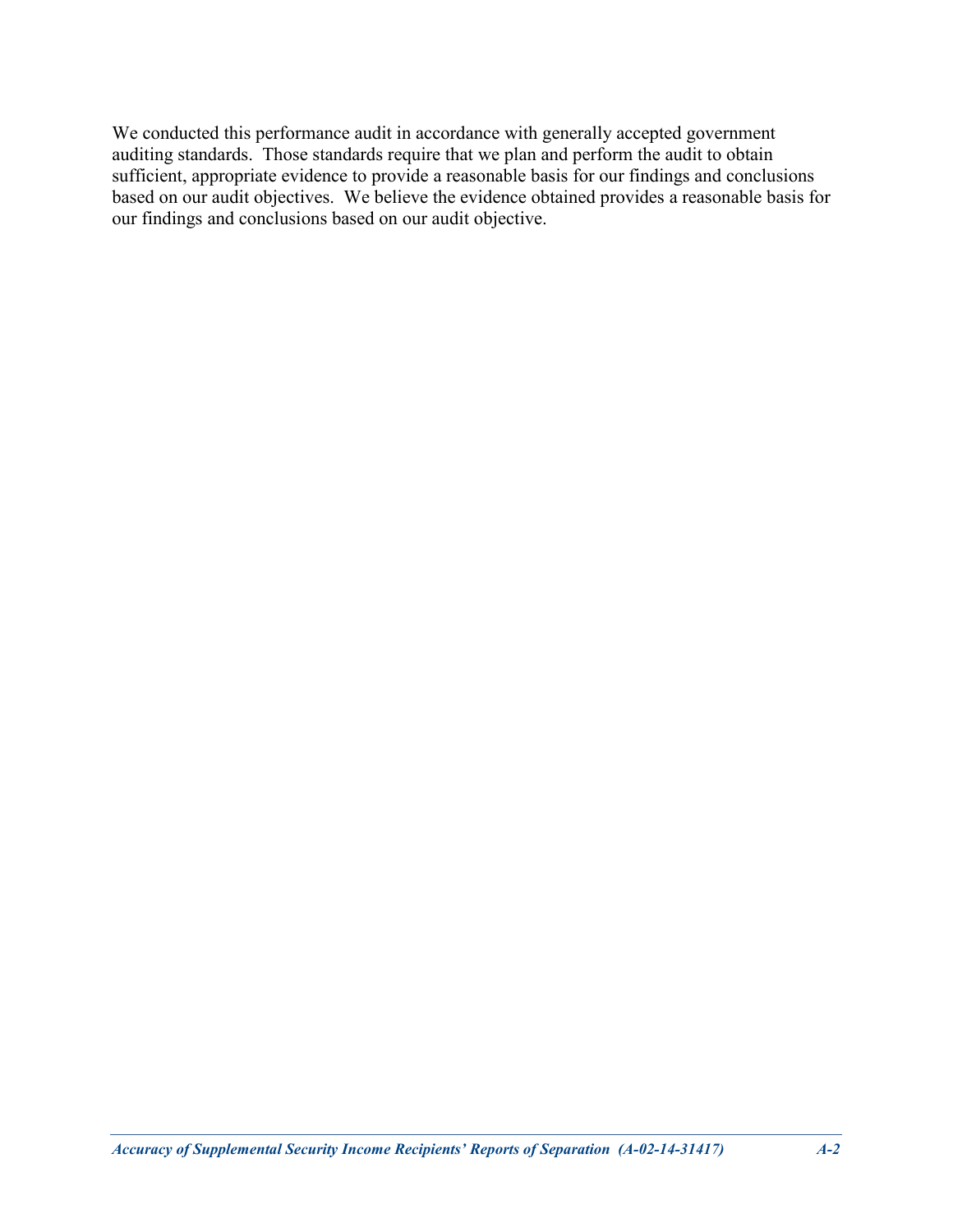# <span id="page-14-0"></span>**– SAMPLING METHODOLOGY AND RESULTS**

From 1 segment of the Supplemental Security Record, we identified 10,162 Supplemental Security Income (SSI) recipients who reported separating from deemors in Calendar Years 2009 through 2015. From this population, we identified the deemors who had increased wages of \$2,000 or more recorded in the Master Earnings File in the year before or after the reported separation. Additionally, using the Online Retrieval System, we compared the addresses listed on the deemors' Forms W-2, *Wage and Tax Statement*, to the recipients' addresses in the Modernized SSI Claims System for the years after the reported separation and identified 691[1](#page-14-2) recipients and deemors who appeared to still be living together. We selected and reviewed a random sample of 100 cases from the population of 691 cases (see [Table](#page-14-1) B–1).

<span id="page-14-1"></span>

| <b>Description</b>                                                               | <b>Recipients</b> |
|----------------------------------------------------------------------------------|-------------------|
| Population Size (identified in 1 segment of the Supplemental<br>Security Record) | 691               |
| Sample Size                                                                      | 100               |
| Total Estimated Population (Population Size x 20 segments)                       | 13,820            |

### **Table B–1: Population and Sample Size**

Using the Online Retrieval System and Modernized SSI Claims System to examine deemor and recipient addresses, we identified 39 cases where we believe the deemor and recipient likely did not remain separated after the reported separation, and the deemor's earnings would either reduce or eliminate a portion of the recipient's payments. We referred these cases to SSA for its review. SSA identified evidence in its records that suggested 16 of the 39 recipients lived with their deemors after their reported date of separation. SSA later provided additional information that led us to conclude that 2 of the 16 separations were not questionable. We referred the remaining 23 cases to our Office of Investigations (OI) for review. In six cases, OI determined the recipients and deemors had not separated or remained separated as reported.

In total, SSA found evidence in its systems to support, or OI concluded, that 20 of the 39 recipients and deemors may have continued to live together after the reported separations. The 20 recipients were paid \$496,382 in SSI payments they would not have been eligible for had they continued living with the deemors. Estimating these results to all 20 segments, there are 2,760 cases with questionable separations and \$68,600,000 at risk of having been paid improperly (see [Table](#page-15-0) B–2).

 $\overline{a}$ 

<span id="page-14-2"></span><sup>&</sup>lt;sup>1</sup> We excluded child recipients who received child support, recipients whose separated deemors were deceased, and recipients previously referred to OI.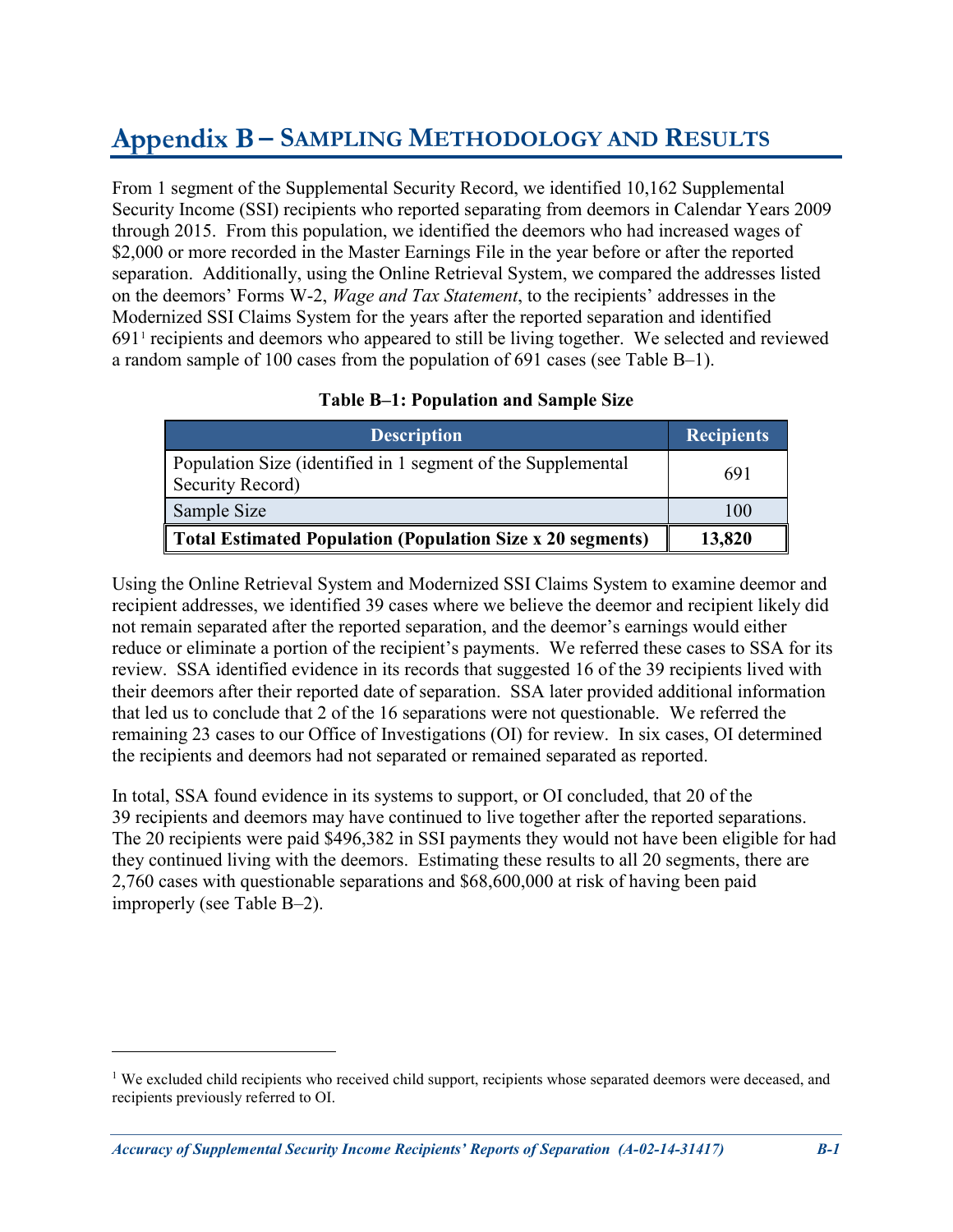<span id="page-15-0"></span>

| <b>Description</b>                                    | <b>Number of Cases</b><br>with Questionable<br><b>Separations</b> | <b>Funds At Risk</b> |
|-------------------------------------------------------|-------------------------------------------------------------------|----------------------|
| Sample Results (for 1 segment)                        | 20                                                                | \$496,382            |
| Point Estimate (for 1 segment)                        | 138                                                               | \$3,430,000          |
| Projection – Lower Limit                              | 98                                                                | \$2,162,164          |
| Projection – Upper Limit                              | 187                                                               | \$4,697,835          |
| Population Estimate (Point Estimate x<br>20 segments) | 2,760                                                             | \$68,600,000         |

**Table B–2: Funds at Risk**

Note: All projections are at a 90-percent confidence level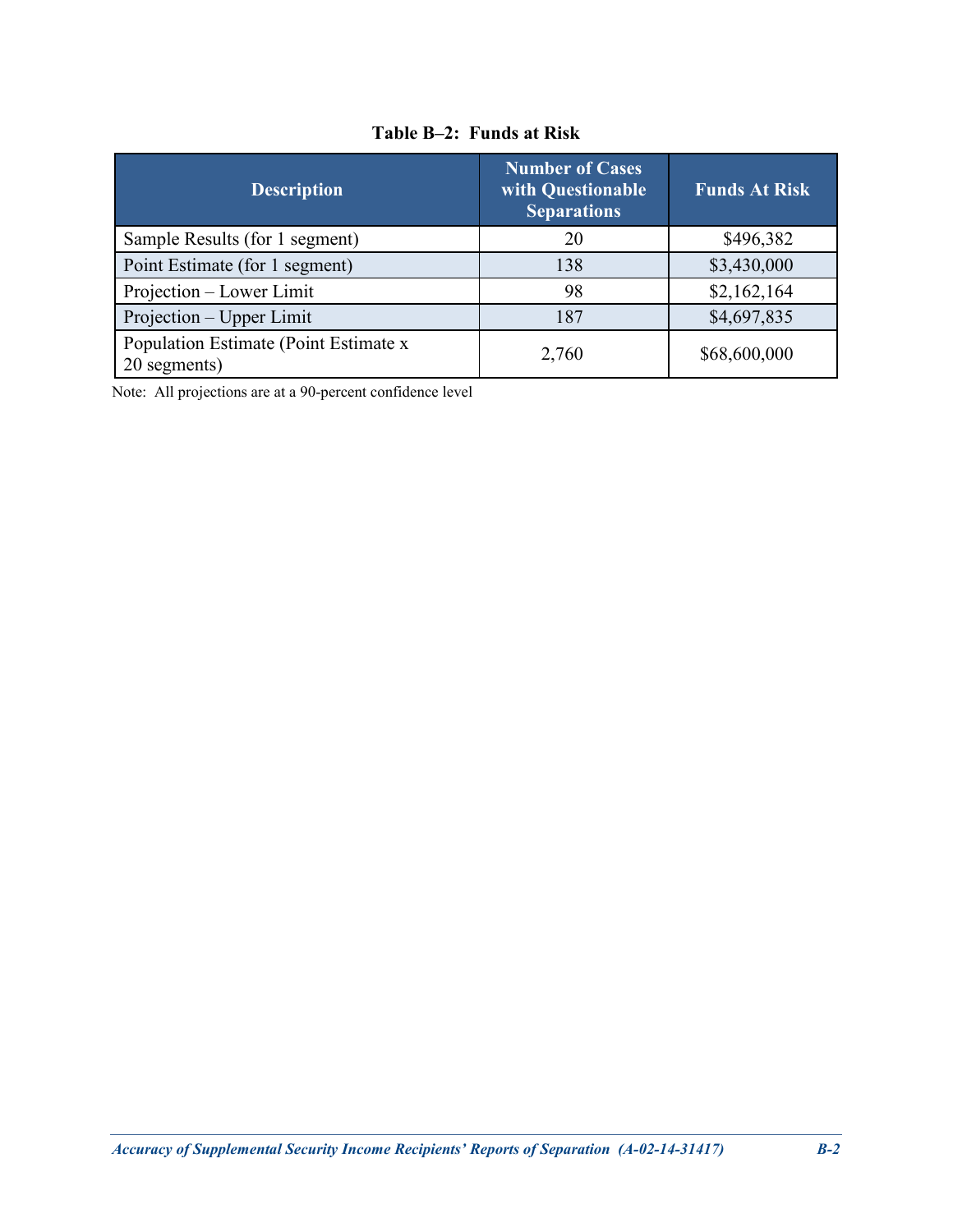# <span id="page-16-0"></span>**– AGENCY COMMENTS**



### MEMORANDUM

Date: July 10, 2020 Refer To:

To: Gail S. Ennis Inspector General

Stephanie Hall

- From: Stephanie Hall Chief of Staff
- Subject: Office of the Inspector General Draft Report "Accuracy of Supplemental Security Income Recipients' Reports of Separation" (A-02-14-31417) -- INFORMATION

Thank you for the opportunity to review the draft report. Please see our attached comments.

Please let me know if we can be of further assistance. You may direct staff inquiries to Trae Sommer at (410) 965-9102.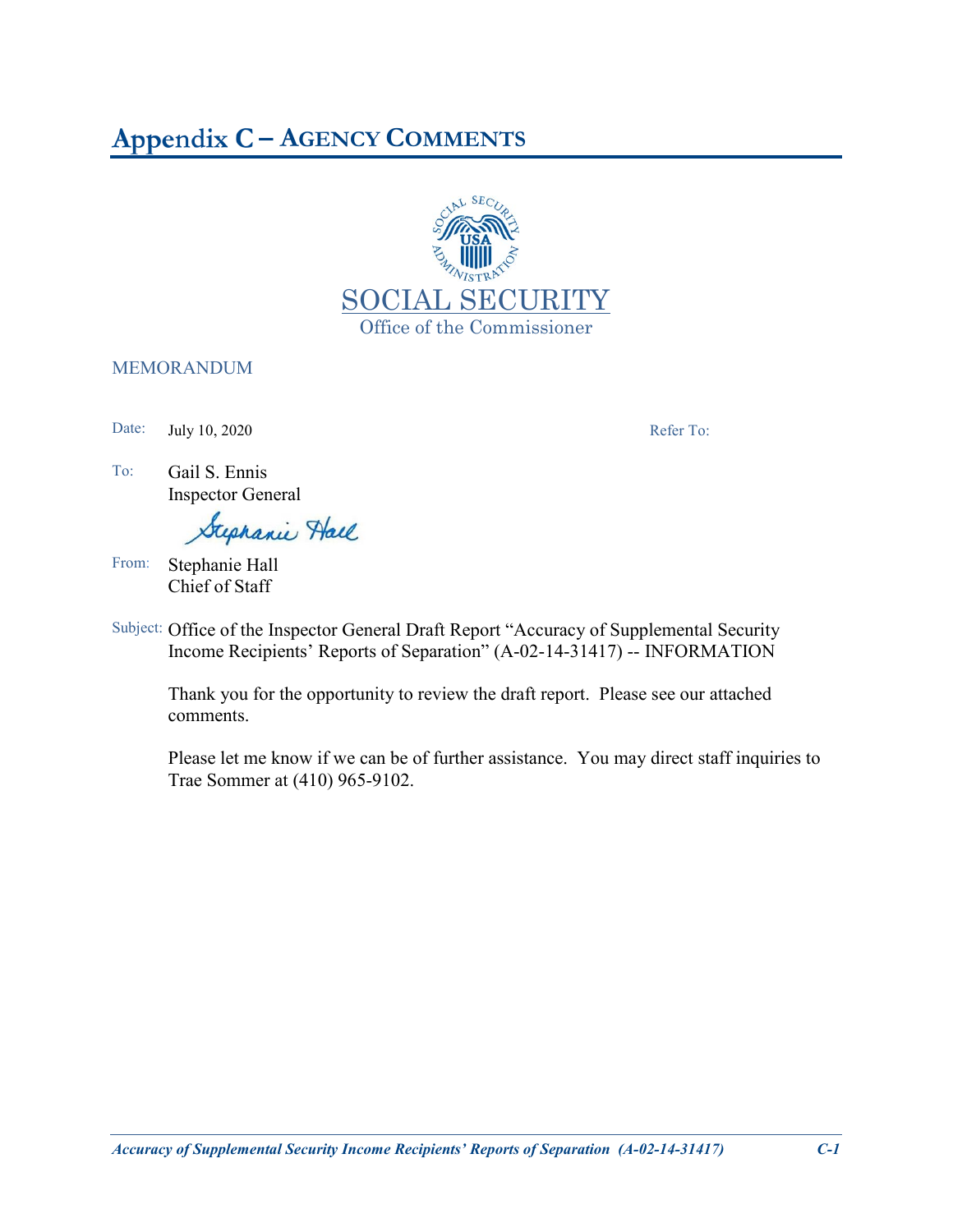### **SSA COMMENTS ON THE OFFICE OF THE INSPECTOR GENERAL DRAFT REPORT, "ACCURACY OF SUPPLEMENTAL SECURITY INCOME RECIPIENTS' REPORTS OF SEPARATION" (A-02-14-31417)**

### **GENERAL COMMENTS**

Sometimes we must rely on individual reports about certain factors of entitlement, such as the living arrangements of Supplemental Security Income (SSI) recipients. In those situations, we ask appropriate questions and obtain documentation to determine the accuracy of a recipient's report. While we do not agree with recommendations 3, 4, and 5, we will remind employees of existing policies for developing and documenting living arrangements when SSI recipients separate from deemors. We will also consider how we can revise our quality review process to monitor how well we process SSI recipients' reports of separation and explore options to improve our identification and referral of potential fraud among these cases to the Office of the Inspector General for further investigation.

Our responses to the recommendations are below.

### **Recommendation 1**

Complete redeterminations for the 20 cases we or the agency identified as questionable.

### **Response**

We agree.

### **Recommendation 2**

Review the remaining cases in our population and determine whether the agency should complete redeterminations for them.

### **Response**

We agree.

### **Recommendation 3**

Revise its redetermination policy to instruct staff to review ineligible deemors' earnings and historical W-2 information, as well as any other address-related information in SSA's records or available to SSA staff, to determine whether reported separations from SSI recipients are questionable.

### **Response**

We disagree. We routinely use residential address information in our records and other information available to us when we evaluate SSI recipients' reports of separation. Further, requiring technicians to review W-2 information for every reported separation would be an inefficient use of agency resources because we consider W-2s a generally unreliable source of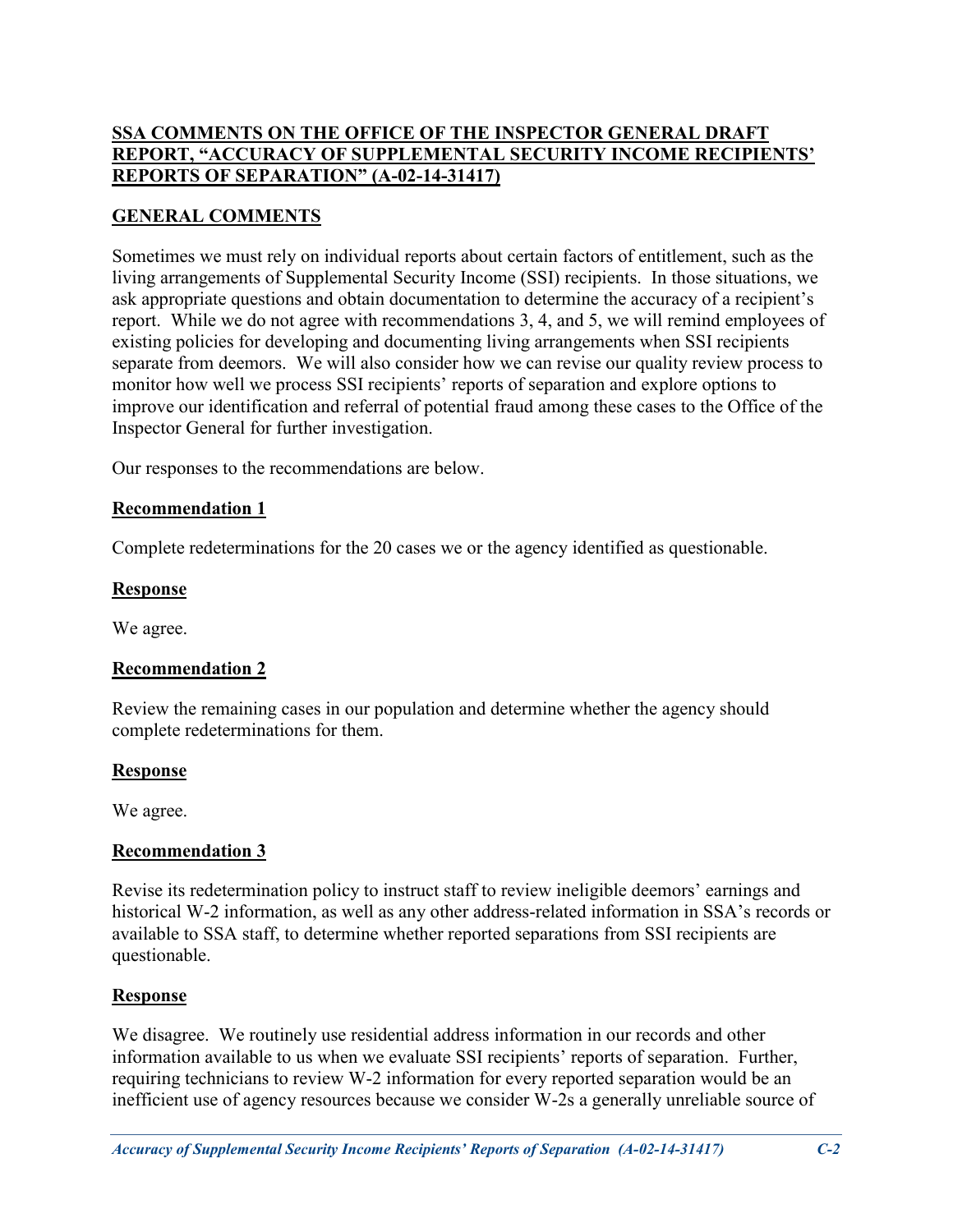residential address information. The Internal Revenue Service relies on tax returns for address information, and its publications allow employers to enter post office boxes and "in care of" addresses on forms W-2.

### **Recommendation 4**

Create an alert to prompt staff to verify living arrangements and question the accuracy of reported separations when separated deemors' earnings are above the deeming threshold and their W-2 addresses continue to match the recipients' addresses from whom they reportedly separated.

### **Response**

We disagree. As noted in our response to Recommendation 3, W-2s can be an unreliable source of residential address information. Additionally, we currently have an alert in our system that requires technicians to verify household composition and ensure removal of an individual from a household conforms with policy including instances when a deemor's income exceeds the deeming threshold.

### **Recommendation 5**

Revise its policy to require recipients to provide evidence to support their reported separations from ineligible deemors when such evidence can be reasonably expected to be available. For example, when it is the recipient who has moved from the household, require that he/she provide evidence of his/her new address.

### **Response**

We disagree. Our existing policy requires SSI recipients to report when they separate from deemors. Existing policy also requires technicians to document a recipient's residence address, evaluate a recipient's ability to pay his or her monthly rent, utility, and food expenses, and identify anyone living in the home or contributing to the household expenses. If a recipient moves into another person's home, policy requires technicians to independently verify household operating expenses and individual financial contributions with the homeowner or a knowledgeable adult living in the household. Recipients and other individuals who provide information to us must submit documentation to support their statements and affirm under penalty of perjury that their statements are true and correct.